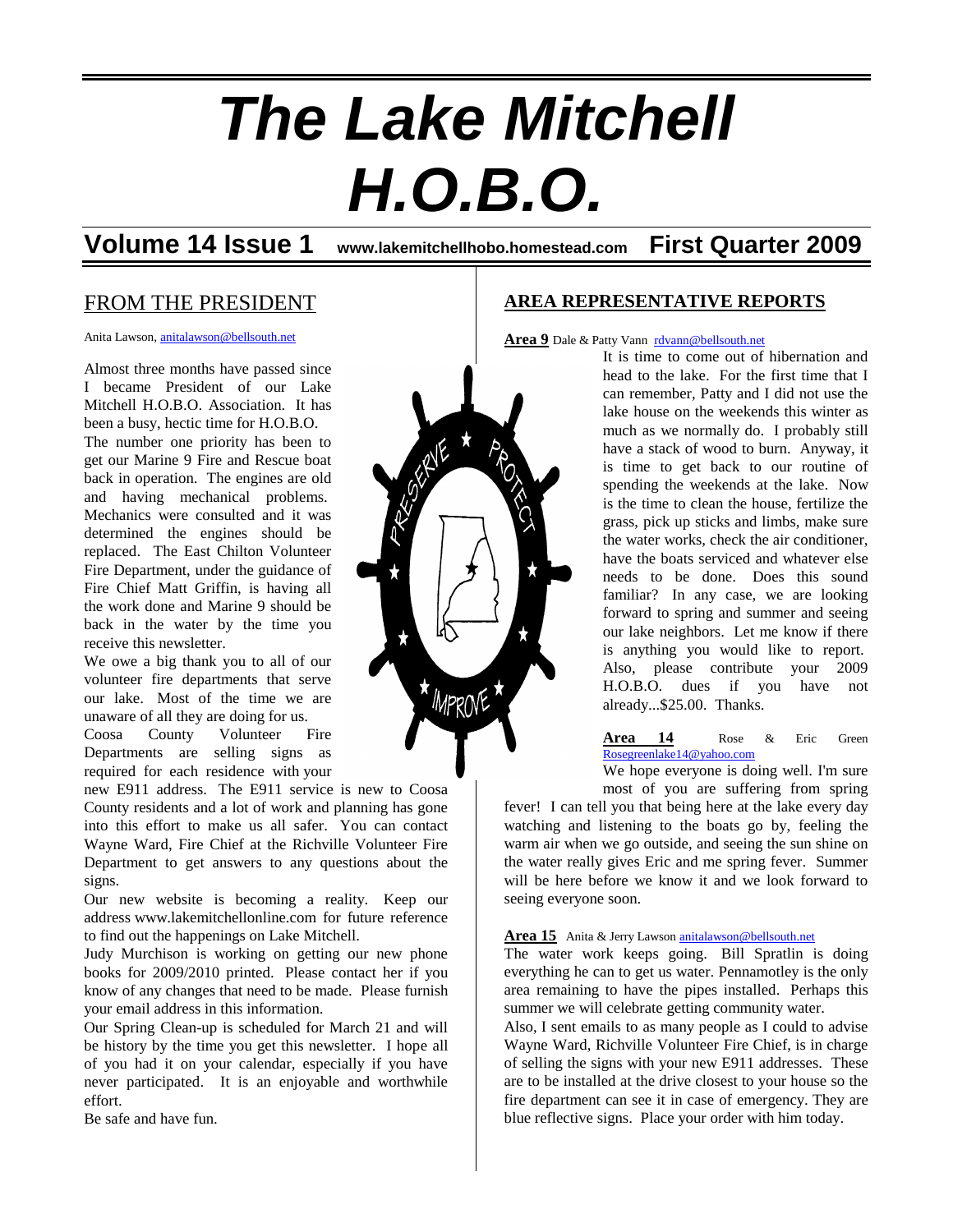# **2 The Lake Mitchell H.O.B.O.**

#### **COMMITTEE REPORTS**:

**Water Quality Report** Sam Piccolo, Chairman [sampiccolo@centurytel.net](mailto:sampiccolo@centurytel.net)

| <b>PARAMETER</b>         | <b>ACCEPTABLE</b><br><b>RANGE</b> | <b>SIX SITE</b><br><b>AVERAGE</b> |
|--------------------------|-----------------------------------|-----------------------------------|
| Dissolved O <sub>2</sub> | 5-9                               | 9.23                              |
| pΗ                       | $6.5 - 8.2$                       | 7.17                              |
| Alkalinity               | $20+$                             | 41.67                             |
| <b>Hardness</b>          | $10 - 120$                        |                                   |

Quarterly Report Average Water Quality

A low **dissolved oxygen** level indicates a demand on the oxygen in the system. Pollutants such as inadequately treated sewage as well as decaying natural organic matter can cause low oxygen levels. The **ph** scale ranges from very acidic such as battery acid to very basic such as household lye. The midsection of the scale between 6.5 to 8.2 is optimal for most organisms. If a body of water has an abundance of buffering materials causing high **total alkalinity**, it is more stable and resistant to ph changes. When alkalinity is above 20mg/l there is a marked increase in nutrient utilization**. Hardness** refers primarily to the amount of calcium and magnesium, which enters the water mainly by leaching of rocks. Both minerals are essential to the development and growth of aquatic plants and animals.

#### **Environmental** Dan Murchison [danmurchison@gmail.com](mailto:danmurchison@gmail.com)

PROTECTING OUR WILDLIFE ON LAKE **MITCHELL** 

Monofilament line thrown into our lake can cause undue pain & death to our wildlife. Around a bird's neck it becomes a hangman's knot. Fish have little chance of survival if they become tangled in their gills. It lasts a very long time when submerged in water! For these reasons and many others one of the manufacturers of fishing line (Berkley Manufacturing) has joined with fishermen and other environmental groups to promote the recycling of monofilament line.

The Lower Coosa Clean Water Partnership and Lake Mitchell H.O.B.O. have joined in this effort to protect our wildlife by installing monofilament line recycle devices at all of our marinas and at Higgins Ferry Park. The line will be returned to Berkley Manufacturing to be recycled into environmentally friendly fish attractors. Please do your part to help with this effort by using the bins and encouraging others in this effort. Wouldn't this be a great thing to teach our children?

#### BALD CYPRESS TREES

Bald Cypress trees are a gift from nature which will help stabilize creek and river banks against erosion. They also attract small fish to hide in their root system to protect them against large predators. In addition, they live in or close to the water edge and provide a beautiful wildlife setting for us to view. I have promoted the planting of these trees in wet areas in the back of sloughs and the heads of creeks on Lake Mitchell. I have asked for help and support from Alabama Power Company, Forestry Division, and others. I think this is a great way for us to take positive "in the ground" steps to live up to our mission statement of improving Lake Mitchell. I would appreciate your thoughts and assistance with this project.

#### **Fireworks** Jim McCormick [jmac51@bellsouth.net](mailto:jmac51@bellsouth.net)

It is not difficult to hear a story, or have a story of our own concerning the difficult times we as individuals as well as our country are currently going through. Even with all that is going on around us we can still find celebration in the fact that we still are free to decide and speak our voice in the greatest Nation in the World. It is in that spirit that we will again celebrate our independence as a nation as our lake family comes together for the annual Fireworks Show.

By the time you read this, permits on the State and Federal level will have been applied for and contact made with our supplier. We try to improve our show each year, whether in size, timing, or even the angle we shoot as well as the sequence in which the shells go up.

One of our challenges is the positioning of the staging area. Due to the width of Cargile Creek most of the viewers are sitting "stage right or stage left". While you can still see the show fine some shells will appear to be on top of each other. This year we are going to try to "spread" the show laterally so that those viewing from the sides will see a show covering 180 degrees of the sky.

Also this year we are going to scrap some of our mortars for the smaller shells and purchase 20 more of the larger ones. In essence we are dropping a percentage of our smallest shells and replacing them with the same number of our largest, highest, and brightest ones. (No, our show was not included in the Stimulus Package!)

Your contributions have been steady. I know of some lakes and communities that have cut out or cut back their show this year. But come "heck or no water" we will have our celebration Saturday July 4, 9pm in Cargile Creek.

#### **Scholarship** Steve Mile[s smiles2@bellsouth.net](mailto:smiles2@bellsouth.net)

Lake Mitchell H.O.B.O. is in the process of accepting applications for the first *Lake Mitchell H.O.B.O. Environmental Awareness College Scholarship*. The scholarship fund was made possible by donations from H.O.B.O. members and money raised from the sale of the 2009 Lake Mitchell H.O.B.O. calendar. The Scholarship Committee would like to thank everyone who has contributed funds and/or spent time on this project as it will benefit a local student. The scholarship amount will be \$2500.00 and will be awarded this spring for the fall semester. Applications are being accepted from the six Chilton County high schools and one Coosa County high school.

To be eligible for the scholarship an applicant must be a high school senior with a B average and must participate in a Lake Mitchell H.O.B.O. clean-up or other acceptable environmental activity. For more information contact Steve Miles, Scholarship Committee Chairman or one of the following committee members: Nancy Piccolo, Rebecca Beaty, Roxanne Martin, Fred Rogers, Jim Woodrow or H.O.B.O. President, Anita Lawson.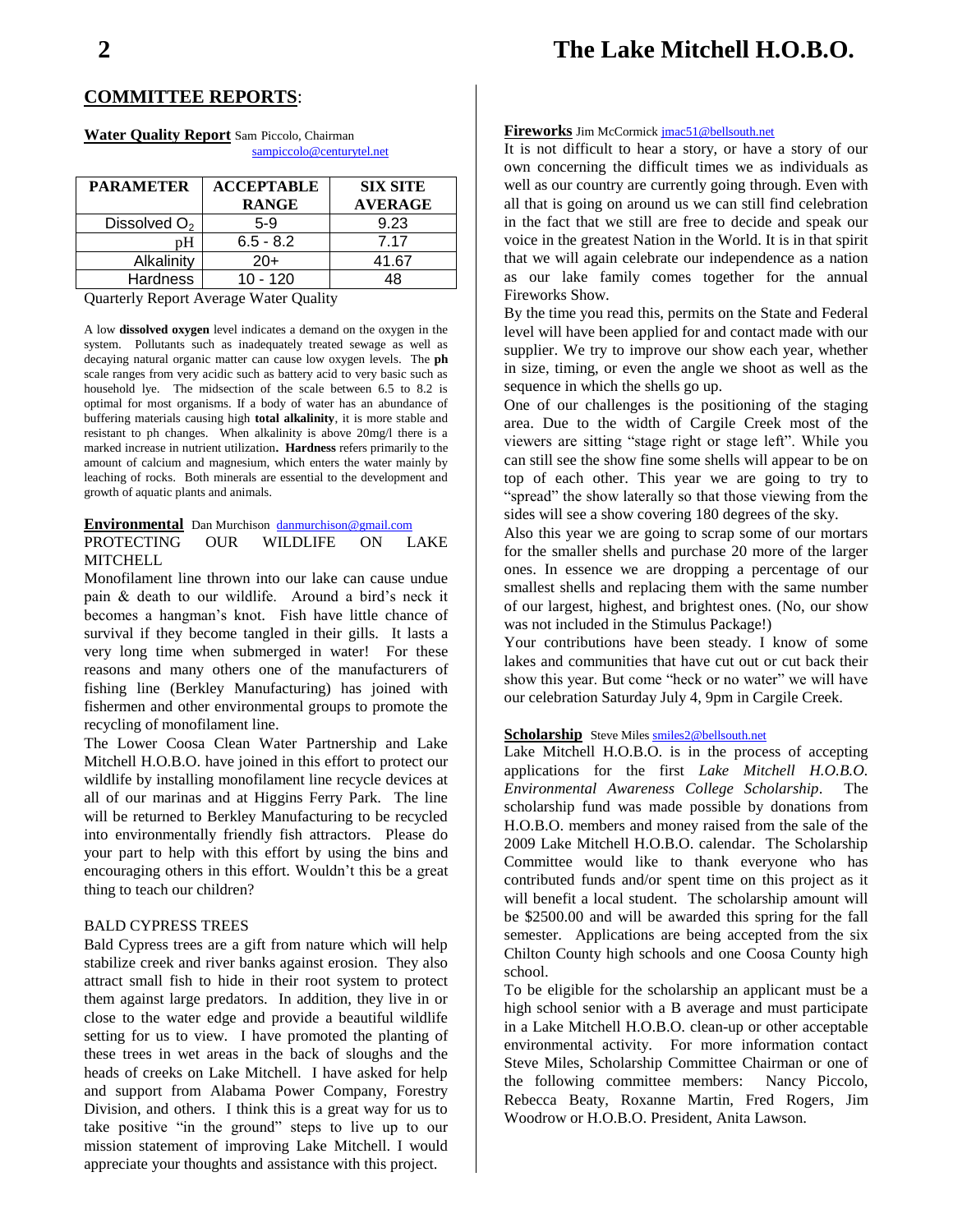#### **BULLETIN BOARD**

#### **2009 Calendar of Events**

H.O.B.O. is your organization! Members are welcome at all meetings and social functions. Annual membership dues in H.O.B.O. are \$25.00 per family, payable each January. See the back page of this newsletter for the applicable form.

| May 15<br>June 6 | $6:30$ p.m.<br>4 p.m. | Board of Directors meeting<br><b>Annual Picnic</b> | <b>FUMC</b><br>Higgins Ferry |
|------------------|-----------------------|----------------------------------------------------|------------------------------|
| June 7           | 2 p.m.                | Area Rep meeting                                   | location TBA                 |
| June 15          |                       | newsletter deadline                                |                              |
| July 4           | 10a.m.                | Pontoon boat parade                                | Higgins Ferry                |
|                  | 2 p.m.                | Speed boat parade                                  | <b>Blue Creek</b>            |
|                  | 9 p.m.                | <b>Fireworks</b>                                   | Cargile Creek                |
| Aug 7            |                       | 6:30 p.m. Board of Directors meeting               | <b>FUMC</b>                  |
| Aug 9            | 2 p.m.                | Area Rep meeting                                   | TBA                          |
| Aug $15$         |                       | newsletter deadline                                |                              |
| Oct 23           |                       | 6:30 p.m. Board of Directors meeting               | <b>FUMC</b>                  |
| <b>Oct 24</b>    | 8 a.m.                | <b>Fall lake clean-up</b>                          | Higgins Ferry                |
| <b>Nov 20</b>    |                       | 6:30 p.m. Annual General Membership                | <b>TBA</b>                   |
|                  |                       | meeting                                            |                              |
| Dec 15           |                       | newsletter deadline                                |                              |

#### **Memorial Gifts**

*From* Bill & Beth Winston *in memory of* Martha Elizabeth McBride Zuelzke

*The Lake Mitchell Memorial Fund is available for gifts in honor or in memory of a friend or loved one. Please send your contributions to our post office box and note your check accordingly. The intent is to set aside these funds until there is a sufficient amount to fund special projects.*

#### **"Good Neighbor" postings**

You now have an opportunity to give and take, or sell and buy with your lake neighbors. We are offering this opportunity to any current (annual dues paid) member of our organization. If you have an item to sell or give away, or are looking for an item, you may submit a written request to Becki McCallum at [beckmau@earthlink.net.](mailto:beckmau@earthlink.net) She will verify that you are a current member and reserve the right to edit the content. Any requests for publication need to be made by the newsletter deadline posted on the above calendar.

#### *Help me find my lost boat please!*

**From Annella Trobaugh Smith**: our little john boat lost its grip on our dock during one of the winter rains. It has not found its way home, and I have been out of town and unaware that it was lost. I am sure he has lost his bearings and cannot find the way back to his dock… if you discovered a small old green john boat floating downriver this winter, please guide him back home. If you need directions, please call my neighbor for information: Becki McCallum 755-5334. Thank you!

#### **ANNOUNCEMENTS**

*Email any submissions to [beckmau@earthlink.net](mailto:beckmau@earthlink.net) and [judymurchison@gmail.com](mailto:judymurchison@gmail.com) for editing and inclusion.*

# **3 The Lake Mitchell H.O.B.O.**

#### **New phone books will be mailed soon**

The 2009-2010 phone books should be ready by the time you read this newsletter. With a paid membership in H.O.B.O. you will have one sent to your mailing address as we have it in our phone book.

A BIG, HUGE, THANK YOU to Kristi Austin in Area 15 for her help and expertise in putting the book together; and to Jim Woodrow in Area 2 for his continued hard work keeping the database current, enabling us to have a phone book. We are one of only a few lakes that have phone books listing all of the people on the lake.

#### **Are you taking pictures?**

Dust off your camera and take some photos! Submission for this year's photo contest will begin in April. We like to get photos from each season on the lake (they are ALL beautiful). Proceeds from calendar sales fund our new *Lake Mitchell H.O.B.O. Environmental Awareness College Scholarship*. The first scholarship is to be awarded in the spring to a qualified resident from either Chilton or Coosa County.

#### **A little human interest story… Do you know "Billy Branch"?**

What the local folks in Area 5 call "Billy Branch" or "Billy Slough" may not be familiar to everyone on the lake. A man named Billy Jones lived at the turn off of County Road 716 in the 1930's. That is where "Billy Slough" got its name. Lonza Bates had a small camp at the end of the slough. There was no access to the water at that time, so Lonza and his brothers Archie and Lawrence Bates cleared the road with a pick and shovel and a team of oxen belonging to Lonza. It took about two years to clear to the water. On Monday after Easter the family of Archie Bates would go to Billy Slough for the day. The ladies would sit and talk while the men went out fishing. The day's catch would be cleaned and they would have a big fish fry. To this day, every year on the Monday after Easter the big fish fry tradition continues by a big camp fire up in Billy Slough.

## **Has anyone seen this fish?** *Reprinted with permission* **Southern walleye becoming hard to find**

David Rainer, Alabama Dept of Conservation and Natural Resources

The Alabama Department of Conservation and Natural Resources' Fisheries Section is looking for a few good southern walleye.

Yes, believe it or not, there are walleye in Alabama—just not many of them these days. Indeed, the popular and abundant northern walleye has a southern cousin. Unfortunately, the southern strain endemic to Alabama and Mississippi has been on the decline for the past few decades because of changes in water flow and the resulting siltation of the spawning grounds.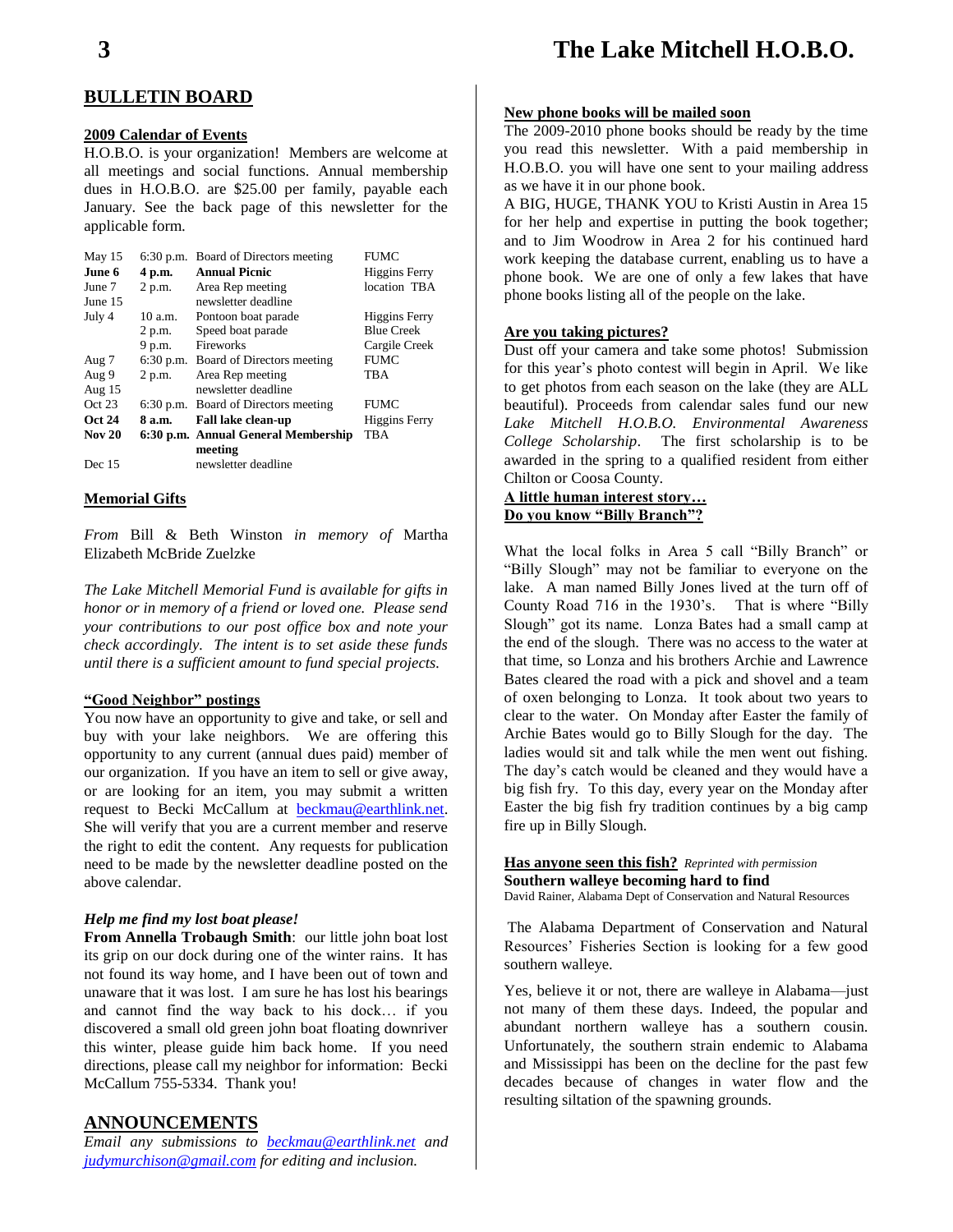# **4 The Lake Mitchell H.O.B.O.**

The population in Alabama has now reached a point that the Fisheries Section is attempting to capture fish to establish a brood stock at the Marion Fish Hatchery.

Despite significant effort, fisheries biologists have had only limited success in collecting southern walleye for the project. Only eight males were caught in the latest sampling effort at Hatchet Creek, a Coosa River tributary that runs into Lake Mitchell.

Unlike its northern cousin, the southern walleye is more at home in Alabama's cooler rivers and creeks, according to Rider. On the other hand, the northern walleye has adapted very well to the lakes and reservoirs from Tennessee to Canada.

"Our fish are more riverine, so when the impoundments went in the siltation basically suffocated the spawning gravel," Rider said. "These fish need a clean, cool, gravel bottom to spawn successfully."

When he was at Auburn in the early 90s, Rider was involved in a study for the Conservation Department that sampled southern walleye across the state. He remembers in 1993 that it didn't take much effort to catch about 20 fish in Hatchet Creek.

"Fast forward about 15 years when we started making plans to develop a brood stock," he said. "We went back to Hatchet Creek and saw how bad it had filled in and we didn't get a lot of walleye."

With the fish collected in 2006, the hatchery was able to produce 6,500 fingerlings that were released into Lake Mitchell. About 500 fingerlings were saved for brood stock.

"The thing about the brood stock is it's tough to keep those fish alive in the hot summer months at Marion," Rider said. "Our hatchery has been running cool water from the wells through the ponds, but we have had some mortality. Once we get a brood stock going, we're going to explore more ways to keep them alive. We're looking at National Forest lakes that are deep and cool."

The Fisheries Section is also looking for any information they can get from Alabama's anglers about southern walleye, which is darker and more mottled than its northern cousin.

"We're asking anglers to let us know if they catch a walleye," Rider said. "We would like to know exactly where they caught it. If they could take a fin clip about the size of a thumbnail, we can take the tissue and determine if it is the southern walleye strain. We are looking for any information that would help us concentrate our collection efforts.

"If they catch a walleye and want to keep it alive to donate to the hatchery, that would be the best-case scenario."

Anglers who wish to donate a live fish or a fin clipping should contact the Fisheries Section at 334-242-3471.

#### **A memory relayed by Bill Attaway** *reprinted with permission*

**Dixie Wilson was one of river's unique characters/Cruisin' the Coosa Memoirs** Special to the Advertiser

I don't mean did you hear about him or did you go to New Dixie Camp, I mean did you know my friend Dixie Wilson? Very statuesque and charming, a voice that you would never forget, a very successful businessman in the days when it wasn't easy for a black man.

I remember when I was a young boy; my dad's friend would sometimes invite us to his place on the river. Of course, it was in a different location and was the old Dixie Camp, I suppose. The biggest treat was that Dixie would cook or have it done for the folks that had cottages there. Hey, I'm talking white jackets and all—he had class.

When I went to work on the lake, one of the first people I went to see was Dixie. Seeing all the old ragged boats scattered about, I reminded him if he was going to rent them, they would all have to be registered, numbered and declared sea-worthy or safe. He gave me that ol' humble look that he had and said, "Well, you know Po' O' Dixie can't read and write..."

I told him I had a couple of off days coming up, and I would come down and help him. When I got there, Po O Dixie had the 'gout' with his foot up, resting. I intended to 'help' him, but I ended up dragging those old boats out of the water, cleaning them, buying the paint, painting the numbers—everything.

Then came the time that I was dreading: how was I going to handle telling him how much he needed to mail in for registration—I mean, can't read or write? I stood there with my hat in hand, will he have cash? Finally, I said, "Now Dixie, we are going to have to have...a couple hundred dollars."

I believe he said fine. I followed him into his little 'office,' he rolled back the top of the old desk, opened several drawers and pulled out several of the old ledgertype checkbooks. Some banks I didn't even know. He settled on one of a stack!

Then I asked, "Do you want me to make it out for you," handed it back to him, and he whipped the prettiest signature on there you had ever seen. I expected an 'X'. I said, "Dixie, I thought you said you couldn't read or write." He grinned and said, "But I figures real good!"

As I started to leave, he handed the check to me, asked if I would carry it to Montgomery and held out his hands as if to say, "No stamps!"